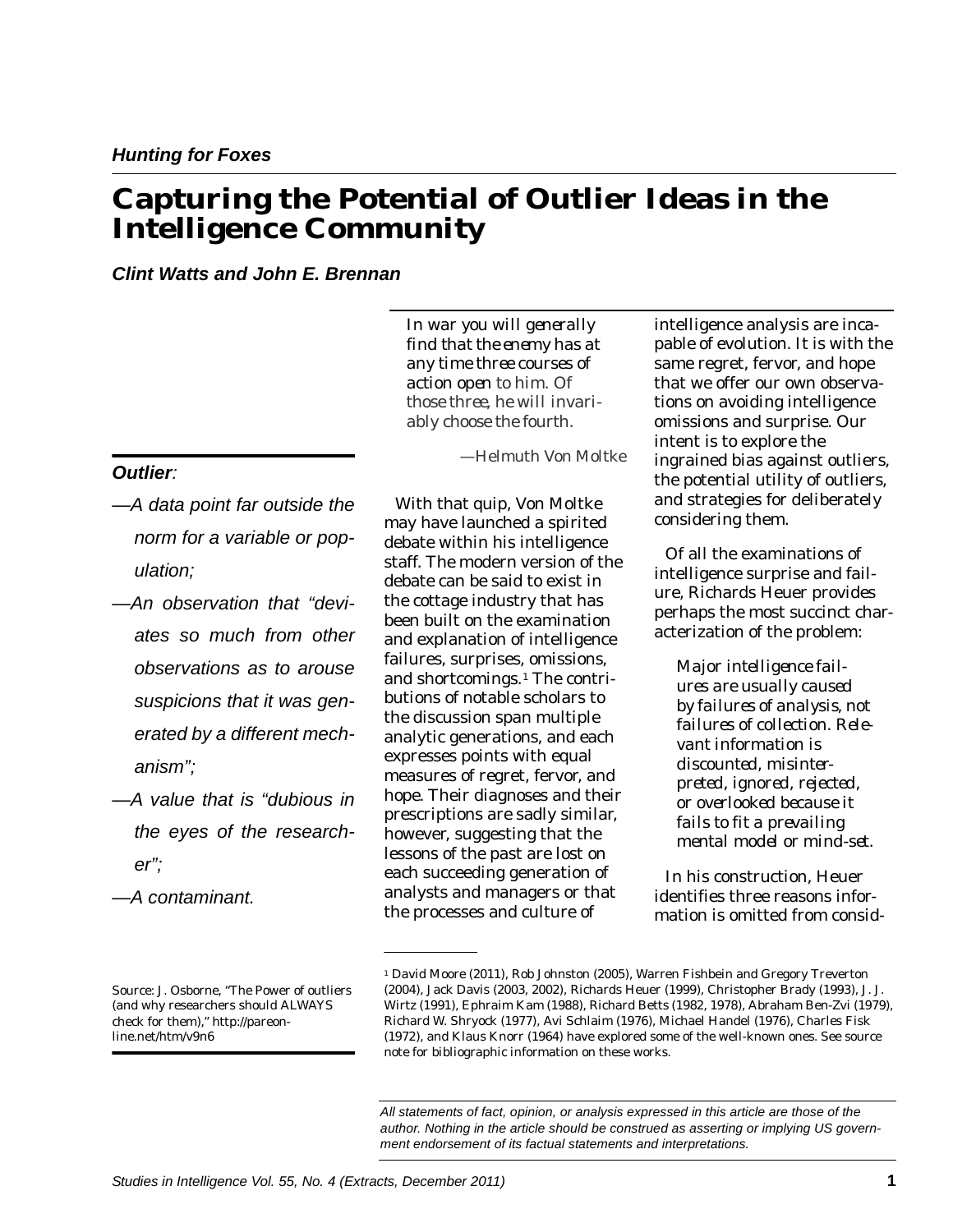*Outliers are data and hypotheses that analysts may too quickly dismiss.* 

eration, one that leads to its misinterpretation, and one that leads to information being unavoidably overlooked, suggesting it is outside the analyst's view or access. In Heuer's analysis, 60 percent of the sources of the problem may be attributable to analysts choosing to throw out data. What kind of information is likely to have been lost in the discarded data? Johnston and others who see confirmation bias at play would describe it as information that does not conform to an analyst's expectations, fails to align with the Intelligence Community's (IC) preconceived notions of a problem, or directly challenges analytic lines in which managers have confidence. These discarded pieces of data may be viewed as outliers.

# *What Are Outliers and Why Do They Matter?*

Outliers have an unfortunate reputation: they are suspect, different, error, deviation, fraudulent. Throughout life we are trained and encouraged to think of them negatively. If they do not fit the data of our normal distribution, we are often

encouraged to ignore them, purge them, or delete them. This tendency is very powerful and very useful. It keeps us from pursuing many strange ideas.

What are outliers in the context of the intelligence profession? Outliers are data and hypotheses that analysts may too quickly dismiss. They may be the imaginative, even prescient analyses policymakers cannot bring themselves to believe. Intelligence analysts generally possess healthy doses of skepticism to help them avoid the pitfalls of hubris and self-delusion, but, sadly, this is insufficient, for the outliers that ultimately prove to be the seeds of surprise are outlandish, unthinkable, and wholly anomalous. For example:

- Russia would destabilize the balance of power by deploying tactical nuclear missiles in Cuba.<sup>2</sup>
- North Vietnam would invad e South Vietnam in the spring of 1975, resulting in the com plete collapse of the South Vietnamese government.3
- An Islamic cleric would distribute sermons via cassettes, and the Iranian people would then overthrow their government.4
- Yugoslavia would not remain intact through the 1990s.<sup>5</sup>
- A construction company owner from Saudi Arabia would declare war on the United States and destroy two US embassies, a US Navy destroyer, and conduct an attack on US soil that would kill thousands.
- Saddam Hussein would abandon his weapons of mass destruction (WMD) program.
- A fruit vendor's self-immolation in Tunisia would set off a firestorm of demonstrations for self-determination across the Near East.

# *Examples from the finance industry.*

Not only do we find outliers impossible to take seriously, but we dismiss the accurate reader of outliers as someone with extrahuman powers. Take Warren Buffett. His ability to beat his peers and the markets on a consistent basis has earned him the moniker the "Oracle of

<sup>&</sup>lt;sup>2</sup> The Special NIE on Cuba records the IC's unwillingness to support the hypothesis of nuclear missiles in Cuba. This required analysts to ignore eight refugee reports (outliers) out of thousands of reports as bad data. [https://www.cia.gov/library/center-for-the-study-of-intelligence/csi-publications/csi-studies/stud](https://www.cia.gov/library/center-for-the-study-of-intelligence/csi-publications/csi-studies/studies/vol51no3/revisiting-sherman-kent2019s-defense-of-snie-85-3-62.html)[ies/vol51no3/revisiting-sherman-kent2019s-defense-of-snie-85-3-62.html](https://www.cia.gov/library/center-for-the-study-of-intelligence/csi-publications/csi-studies/studies/vol51no3/revisiting-sherman-kent2019s-defense-of-snie-85-3-62.html) 

<sup>3</sup> Interagency Intelligence Memorandum, "Response to National Security Study Memorandum 213--Part I: Intelligence Appraisal—Factors Influencing the Course of Events in the Republic of Vietnam over the Next Five Years," 18 November 1974. Accessed 6 December 2011 at [http://gateway.proquest.com.openurl?url\\_ver=Z39.88-2004&res\\_dat=xri:dnsa&rtf\\_dat=xri:dnsa:article:CVW01271.](http://gateway.proquest.com.openurl?url_ver=Z39.88-2004&res_dat=xri:dnsa&rtf_dat=xri:dnsa:article:CVW01271)<br>4 NSC staffer Gary Sick later concluded, "The Iranian revolution...refused to conform to the conventional

often had more to say about the prejudices and assumptions of the observer than about the new reality being created in the mosques and in the streets of Iran." Gary Sick, *All Fall Down: America's Tragic Encounter with Iran* (New York: Random House, 1985), 106.

<sup>5</sup> In this case, the Intelligence Community correctly estimated the situation, but was considered the outlier in a policy community unwilling to accept that forecast. (Based on interview with the NIE author, August 2011).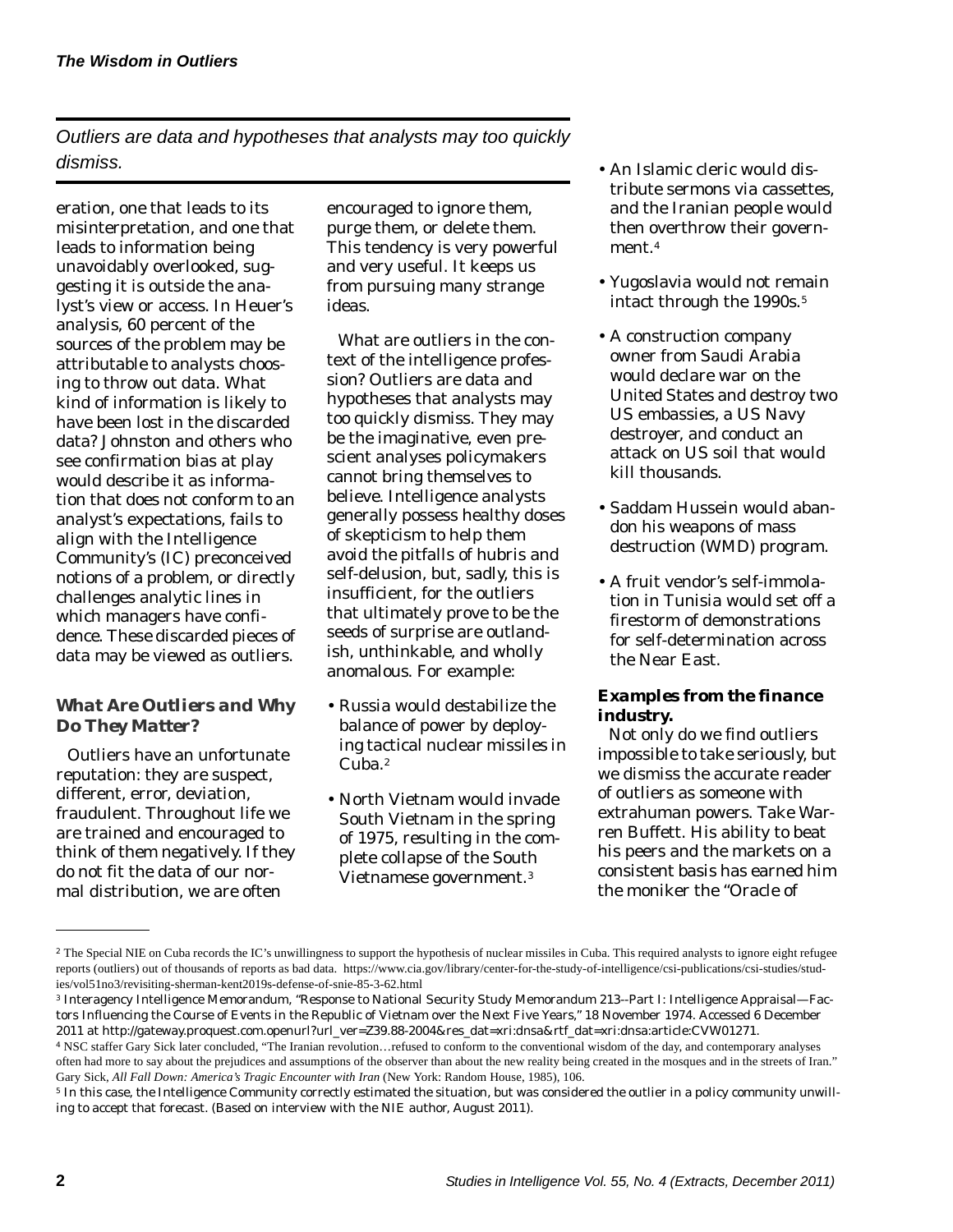Omaha." Yet he possesses no oracular powers. Instead, he deeply investigates the company he is considering investing in. He visits it and gets to know the leaders and the customers. Then he conducts a detailed financial analysis of the firm to determine its worth, and he patiently waits for the markets to distort the price to a low enough level that he is willing to buy in. It is nothing more than the wisdom of the outlier trouncing the wisdom of the crowds.

In hindsight, Buffett looks like a genius, but he looked the fool when he put his entire life savings into a single company for his first investment, with no diversification and no hedging, something his peers could have easily perceived as blind recklessness. He defied all the basic conventions and accepted norms of investing. It appears that making the first outlier call requires not only deep conviction backed up by solid analysis, but also professional courage. Not everyone demonstrates this courage. Our personal relations and our desire for group cohesion often stifle dissent.<sup>6</sup> For example,

*An economist at Yale University,* [Robert] *Shiller is a leading scholar, a tenured professor, an innovator, and the author of the 2000 book* Irrational Exuberance*, which warned the boom in the* 

*This example demonstrates how uncomfortable it can sometimes be to hold a contrarian or outlier idea.* 

*tech stocks was really a bubble set to burst. He wrote in a 2005 edition of*  Irrational Exuberance *that there could be "a substantial increase in the rate of personal bankruptcies, which could lead to a secondary string of bankruptcies of financial institutions as well." A recession would follow, perhaps even "worldwide." Thus, Robert Shiller can reasonably claim to be one of the very few economists who predicted the disaster of 2008. Unlike anyone else, he was a member of a panel that advises the president of the Federal Reserve Bank of New York. But when the advisory panel met in 2002 and 2003, Shiller did not shout and jump up and down on the table. "I felt the need to use restraint," he recalled. The consensus in the group was that there was no bubble and no need to raise interest rates. To suggest otherwise was distinctly uncomfortable. Shiller did make this point, but "I did so very gently, and felt vulnerable expressing such quirky views. Deviating too far from consensus leaves one feeling poten-* *tially ostracized from the group, with the risk that one may be terminated."7* 

This example demonstrates how uncomfortable it can sometimes be to hold a contrarian or outlier idea.

## *Examples from within the IC.*

Consider the "heretics" of the IC who have dabbled in the dark arts of open-mindedness and radical skepticism. One of our earliest cases can be traced to the autumn of 1952. That year a group of open-source translators in the Foreign Documents Division and analysts at CIA noticed differences in the way Russian and Chinese propaganda treated common subjects, especially in their descriptions of communism. The analysts focused on specific omissions in the Chinese—a striking example was absence of the term "Stalinism"—even while propaganda continued to embrace Marxism-Leninism. The group made other observations in 1953 and in 1954 after the death of Josef Stalin. These observations, however, failed to convince their colleagues, managers, and policy-makers who were convinced that communism was an indivisible bloc. They remained unconvinced a Sino-Soviet split was happening until Russia and China fought each other briefly in 1969.8

<sup>&</sup>lt;sup>6</sup> There are strong incentives for analysts to be loyal to their issue managers and group chiefs.

<sup>7</sup>D. Gardner, *Future Babble* (New York: Dutton, 2011), 106–107.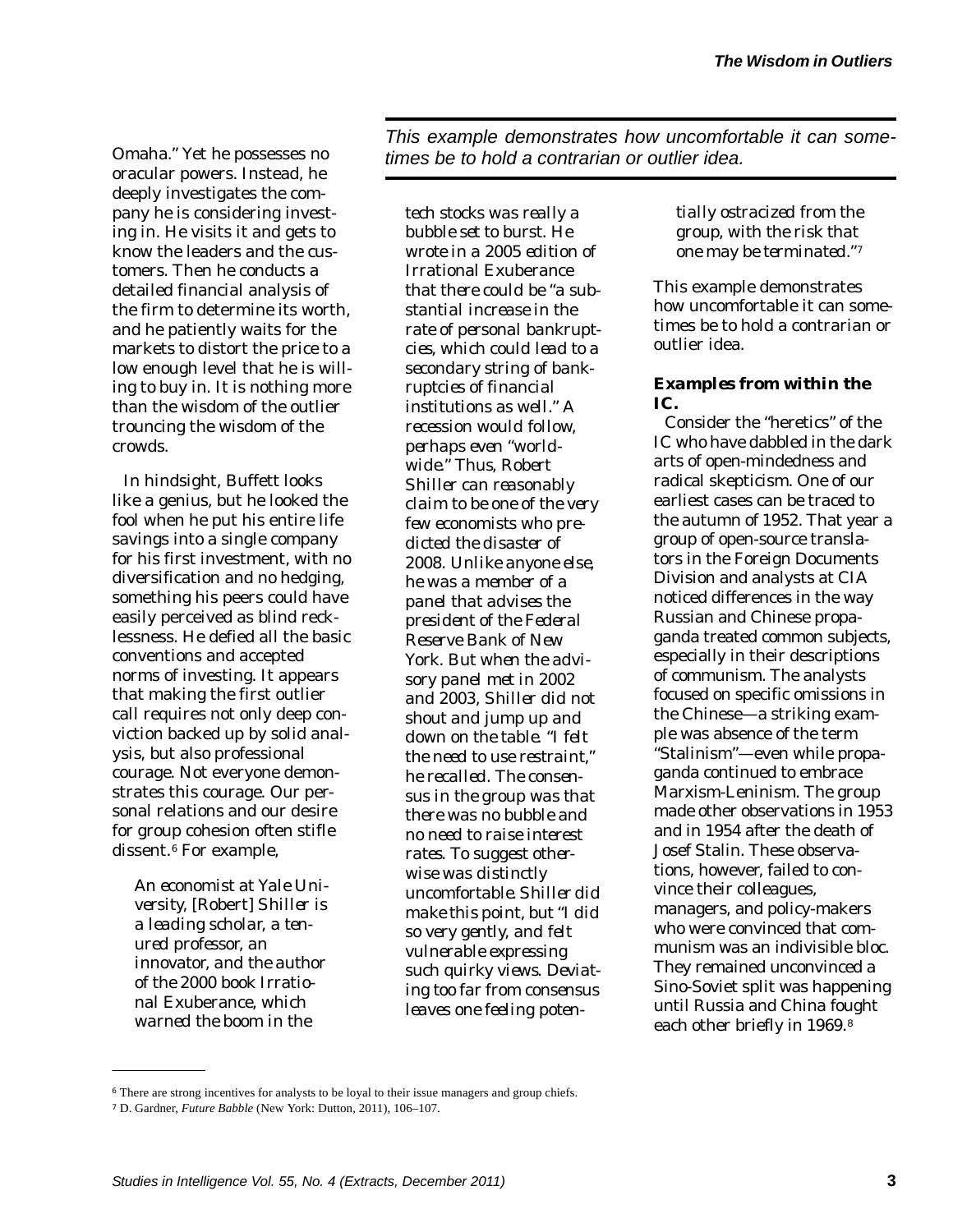*More surprising, both the "at-large" and "professional" responses selected the "Status Quo/No Change" option at high rates.* 

It turns out that our analysts were not alone in this conviction. An even greater heretic than the analysts on China drew the same conclusion almost half a year before the IC analysts first gave credence to the idea. In February 1952, Franz Borkenau, a "student of history, Comintern organization man, freelance journalist and historian, father of Kremlinology, and philosopher of history" wrote an analysis for the US Department of State, which began:

*In the view of this writer a profound conflict between the Communist regimes of Russia and of China is in the long run as certain as anything predictable in politics. Its necessity can be demonstrated by a very simple formula. Totalitarian regimes live by an inherent urge to establish their absolute, "totalitarian" control as far as they can. A totalitarian regime, and more especially the Russian regime, is striving for absolute world domination. It therefore cannot have genuine allies, but must try to subjugate everything within its reach. This is incompatible with the obvious Chinese quest for national independence.<sup>9</sup>*

How might US foreign policy toward China have been different if the IC and the White House had come to accept the feasibility of this outlandish idea in 1953 or 1954? Perhaps it would not have changed our commitment to the Chinese Nationalists and Taiwan, and it is unlikely to have colored our thinking toward China's entry into the Korean War. Yet imagine if the United States had taken *before* 1967 Richard Nixon's advice of that year, "We simply cannot afford to leave China forever outside the family of nations, there to nurture its fantasies, cherish its hates, and threaten its neighbors."10 Would the "Domino Theory" have carried the same weight? Would we have intervened in Vietnam to the degree we did?

# *The Quest for the Wisdom of Crowds*

# *The first phase of collection and the insight.*

Our interest in outliers was born out of Internet-based surveying that Clint Watts undertook on 2 January 2011. The purpose of that survey was to test the ability of crowds to make accurate hypotheses about future counterterrorism issues in the event of Usama Bin Laden's death. The survey attracted a little over 30 voters (we will call this the "at large" sample). An additional 30 respondents (professionals known by the author to have significant terrorism and counterterrorism expertise) were queried separately, resulting in two samples of 30 or more voters each.11

As we reviewed the survey design and sample test results, we noted how frequently respondents selected what appeared to be safe or conventional ?nswers. The "at-large" sample made selections that would be expected from people fed a steady diet of mainstream media. The professionals' selections suggested they had some unique knowledge that steered them away from popular sentiment—although they too herded or clustered together around certain answers. More surprising, both the "at-large" and "professional" responses selected the "Status Quo/No Change" option at high rates across all questions (see graph on facing page).

The results of this initial survey prompted us to consider an entirely different hypothesis: outliers in the survey might provide more important insights into a post–Bin Laden, non–status quo world. Those that responded outside the "typical" responses of their professional group and especially

<sup>8</sup> Harold Ford. "Calling the Sino-Soviet Split: The CIA and Double Demonology." *Studies in Intelligence.* Winter 98-99. [https://www.cia.gov/library/center](https://www.cia.gov/library/center-for-the-study-of-intelligence/csi-publications/csi-studies/studies/winter98_99/art05.html)[for-the-study-of-intelligence/csi-publications/csi-studies/studies/winter98\\_99/art05.html](https://www.cia.gov/library/center-for-the-study-of-intelligence/csi-publications/csi-studies/studies/winter98_99/art05.html)

<sup>9</sup>J. Tashjean, "The Sino-Soviet Split: Borkenau's Predictive Analysis of 1952." *China Quarterly*, No. 94 (1983): 342–61.

<sup>10</sup> "Asia After Vietnam," *Foreign Affairs*, Vol. XLVI (October 1967): 121.

<sup>&</sup>lt;sup>11</sup> The authors do not believe that a sample of 30 adequately represents a "crowd." However, such a sample size could easily reflect the approximate size of a team of community analysts grappling with an intelligence problem.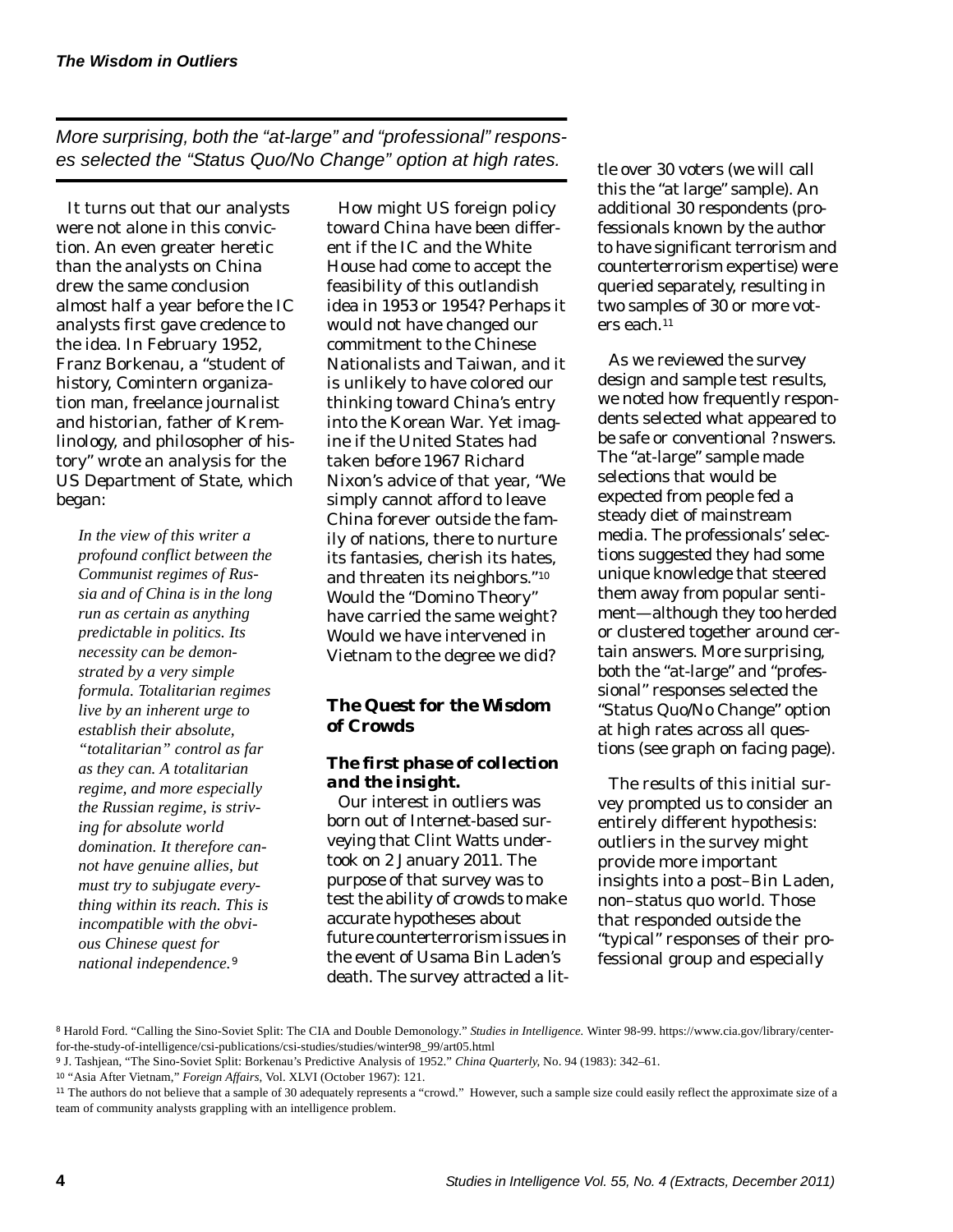for an option other than the status quo became particularly interesting to us. Those providing outlying responses also often provided their reasoning in the question's comment section. This suggested that they anticipated their answer broke from mainstream views. Their responses and comments provided the richest insights and prompted us to alter the intended purpose of the surveys. This insight prompted us to ask, "How can we find the most insightful outlier opinions in a crowd of responses?"

## *The second phase of collection.*

From March to April 2011, we crafted a more exhaustive survey designed to evaluate several key dimensions of al Qaeda's future. The "Al Qaeda's Strategy 2011–2012" survey queried visitors to the Watts blog, [SelectedWisdom.com](https://SelectedWisdom.com), and personal contacts of ours beginning on 27 April 2011. The strategy poll asked respondents to answer 11 questions on the future of al Qaeda in a post–Bin Laden world. The survey concluded by asking respondents to estimate their confidence level and to provide demographic background on their profession, education, international experience, and information sources. Altogether, 325 respondents answered this survey to some degree (82 percent completed all [questions\).](https://questions).12)<sup>[12](https://questions).12)</sup> Little did we



know how prescient the survey would become.

#### *Fortuitous events*

US Special Operations forces killed Usama Bin Laden on 2 May 2011, only five days after we had initiated the "Al Qaeda's Strategy 2011–2012" survey. Bin Laden's death provided a unique opportunity to compare perspectives immediately before and immediately after the elimination of the organization's key leader. On the morning of 2 May 2011, we conducted a third web-based poll, including again the questions from the initial "post–Bin Laden" poll of 2 January 2011 and some of the same questions queried the week before in the "Al Qaeda's Strategy 2011–2012" survey. From 2 May 2011 through 20 May 2011, 160 voters participated, answering 11 questions about the implica-

tions of Bin Laden's [death.](https://death.13) 13 Like the previous week's poll, this survey asked respondents to rate their confidence and provide demographic information on their profession and education. Combined, the two polls engaged just under 400 respondents, who answered completely. The survey provided raw material with which to evaluate the notion of outliers.

#### *Interpreting the results.*

In the second and third surveys we deliberately sought outliers. This required a much different survey design. First, the poll consisted of cognition problems, and most of the questions were highly complex counterterrorism issues truly requiring some expertise. For example, the question, "What will be the chief consequence of Usama bin Laden's death?" provided voters 12 options, all of

<sup>&</sup>lt;sup>12</sup> The AQ Strategy poll collected responses from 325 unique voters. However, only 82 percent of the respondents completed all of the survey's questions. The responses were collected between 27 April 2011 and 17 May 2011.

<sup>13</sup>The post–Bin Laden poll executed on 2 May 2011 included some of the same voters from the "Al Qaeda's Strategy 2011–2012" poll from the week of 27 April 2011 and the first post–Bin Laden poll conducted on 2 January 2011. For this third overall poll and second "post–Bin Laden" poll, there were 160 total respondents and 85 percent completed all questions asked.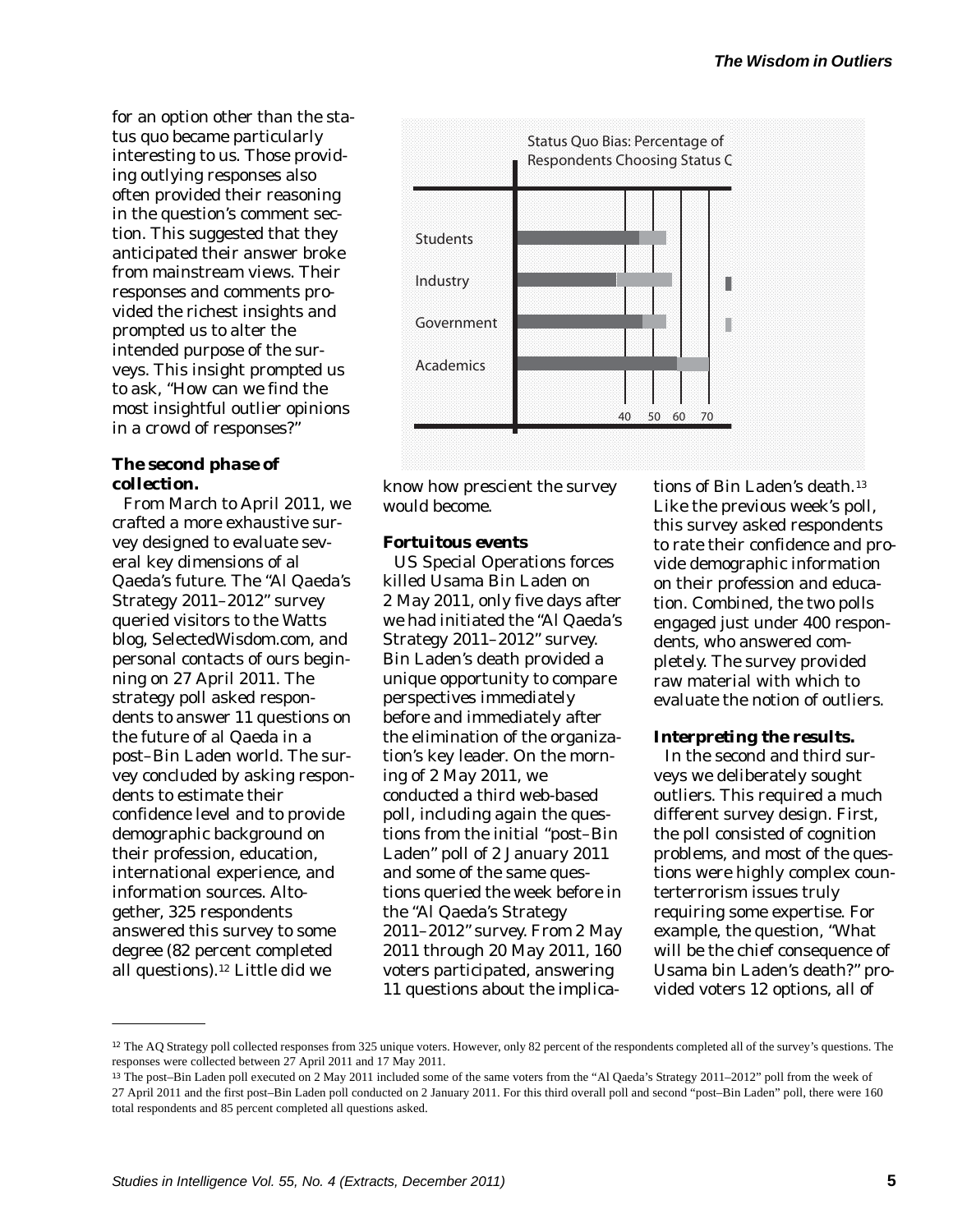which were interrelated and required respondents to think through the dynamics of each response in picking their best estimate. This complexity (not unlike real life) appeared in most cases to push voters to the status quo.

Second, we wanted to understand the relationship between the opinions of respondents and the information sources upon which they based their opinions. Our crowdsourced sample predominately consisted of English-speaking Americans with limited international travel. For the most part, these respondents receive terrorism-related information via mainstream television and newspapers, with some social media commentary on mainstream media content. This limited Western information stream contributed to herding around common Western media perspectives. For example, the "Post-UBL Survey" (2 May) asked, "Which al Qaeda leader has the necessary attributes to become al Qaeda's global leader?" The majority selected "Ayman al-Zawahiri"—a commonly cited figure in global media usually referred to as "the number-two man in al Qaeda." Selecting this response was logical and expected. However, the first person identified as interim leader of al Qaeda and potential successor to Bin Laden was instead Sayf al-Adel, a longtime al Qaeda veteran not well known to international media. Of 130 respondents to this

question, only five selected Sayf al-Adel, and only one respondent pointed to *al Jazeera* as an information [source.14](https://source.14)

While Bin Laden's successor ultimately turned out to be Ayman al-Zawahiri, the crowd demonstrated the potential to be swayed by popular sentiment or media reporting. For example, the academics in the sample clustered around one answer before Bin Laden's death and then shifted en masse to another answer after his death. This raises important questions about whether to use outside academic experts to fill knowledge gaps in government communities or for assistance with estimating the future course of events.

Third, we noted from Philip Tetlock's findings in *Expert Political Judgment* and Dan Gardner's commentary on them in *Future Babble* that confidence levels may be, at best, immaterial and at worst, deceptive. Even so, we asked respondents to estimate their confidence in the responses they provided in the survey.

Tetlock conducted an experiment over many years collecting more than 27,000 expert judgments. Tetlock found most expert predictions were no more accurate than random guessing. Of particular interest to the question of confidence, Tetlock looked specifically at the accuracy of media pundits, concluding that the bigger the media profile of the expert, the

lower the expert's accuracy. Gardner argued that media pundits share a common characteristic: confidence. A talking head who hedges or appears dubious does not attract the same ratings that a bold and confident one does. We prefer confidence, but are we good judges of confidence?

Admittedly our sample of "experts" differed from Tetlock's "experts." While some readers may argue that Tetlock's experts do not resemble our experts in the way they consider problems, what we found in our suvey is consistent with Tetlock's findings that accuracy and confidence levels do not necessarily go together. We found that respondents with master's degrees were slightly more confident, on average, than respondents with PhDs. Even more interesting, these respondents were more confident than individuals with bachelor's degrees, but so were respondents with associate degrees or only high school diplomas!

# *The Theory of the Wisdom of Outliers: Hunting for Red and Brown Foxes*

To describe the kinds of cognitive processes he saw demonstrated in his experiments, Tetlock borrowed from a Greek saying, "The fox knows many things, but the hedgehog knows one big thing," that was popularized in Isaiah Berlin's 1953 essay *The Hedgehog and the* 

<sup>14</sup> Poll results #3,<http://selectedwisdom.com/?p=277>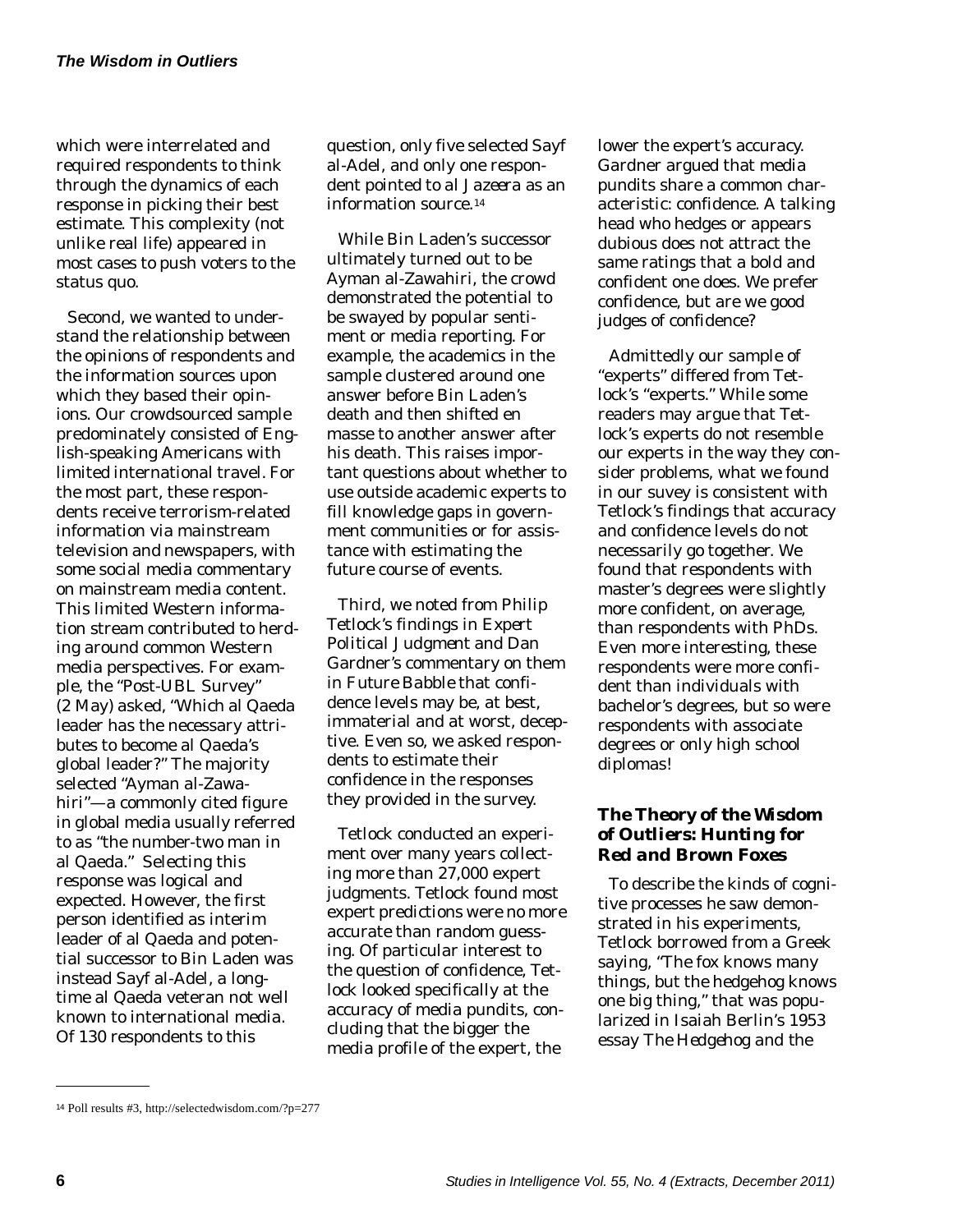*Fox*. In his research, Tetlock 15 determined that it was *how*  experts think, not *what* they think, that resulted in accurate future forecasts, and he characterized his experts into two categories of thinker. The betterthan-average prophets he labeled "foxes."<sup>16</sup> Foxes

*thought very differently…they had no template. Instead, they drew information and ideas from multiple sources and sought to synthesize it. They were selfcritical, always questioning whether what they believed to be true really was. And when they were shown they had made mistakes, they didn't try to minimize, hedge, or evade. They simply acknowledged they were wrong and adjusted their thinking accordingly. Most of all, these experts were comfortable seeing the world as complex and uncertain—so comfortable that they tended to doubt the ability of anyone to predict the future. That resulted in a paradox: the experts who were more accurate than others tended to be much less confident they were [right.17](https://right.17)* 

*We wanted to attempt to determine if education, profession, and information sources mattered [in the creation of outlying ideas].* 

The other class Tetlock called hedgehogs. These were individuals who were

*not comfortable with complexity or uncertainty …they sought to reduce the problem to some core theoretical theme…they used that theme over and over, like a template, to stamp out predictions …these experts were also more confident than others that their predictions were accurate…why wouldn't they be? They were sure their One Big Idea was right and so the predictions they stamped out with that idea must be too18* 

Where Tetlock's labels accounted only for attributes of thought he saw in his experts, we also wanted to account for the demographic attributes of individuals we surveyed, in order to determine if those qualities (i.e., education, profession, information sources) are influential. To characterize the participants in our surveys we adopted Tetlock's labels and created variations of our own. If respondents' answers to the demographic questions were within the 95 percentile of responses, they were consid-

ered to have typical demographic characteristics. If a respondent's demographic response represented fewer than 5 percent of our sample, then the respondent was regarded as atypical demographically. We applied the same concept to respondents' answers to forecasting questions, identifying those that were atypical substantively.

With these two measures, we created four categories of respondents:

- Hedgehogs—those with typical demographic characteristics who offered typical substantive responses
- Groundhogs—those with atypical demographics but who provided typical substan tive responses
- Brown Foxes—those with typical demographics but who provided outlier substantive responses
- Red Foxes—those with outlier demographic and outlier substantive responses.

We suspect that analysts could be characterized in one of these four ways, though it is likely that their characteristics will change over the course of a

<sup>&</sup>lt;sup>15</sup> Gardner, 27.

<sup>&</sup>lt;sup>16</sup> Tetlock believes that we are not permanently typecast in these categories; rather, each time we make an analytic judgment, we could be acting as a fox or a hedgehog.

<sup>17</sup>Gardner, 26–27

<sup>&</sup>lt;sup>18</sup> Ibid., 26.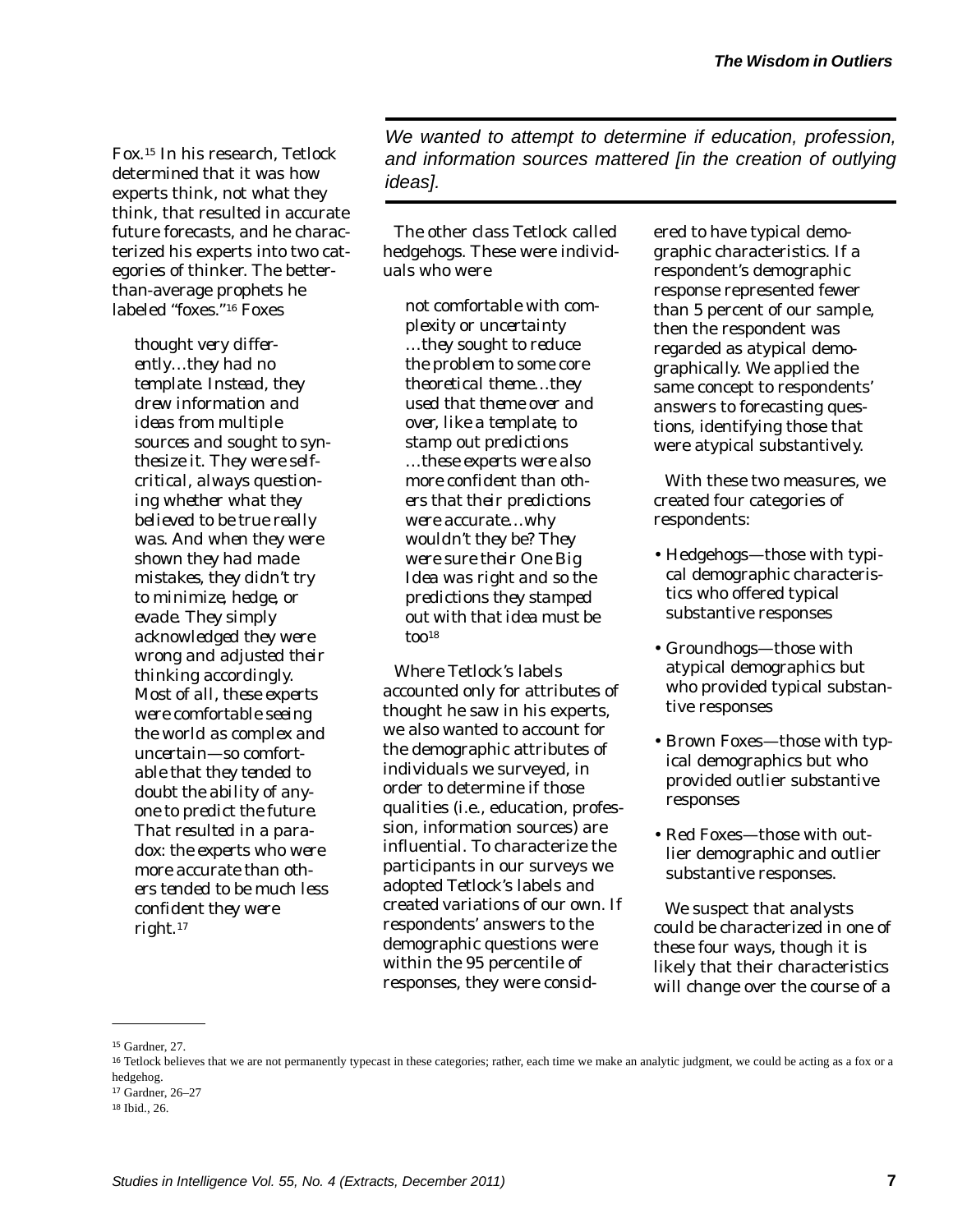career, depending on specific assignments, the demographics of an analytic shop, and the knowledge and experience the analyst has on a particular problem. For instance, according to an analyst working on the CIA analytic team researching Iraq's WMD program in 2003, the team contained analysts who could be described as hedgehogs and one groundhog. The groundhog acknowledged never going back and reviewing the earliest Curveball reporting, relying rather on the synopsis provided by the hedgehogs on the team. 19 When the groundhog went back and read the original reports, that analyst started to demonstrate foxlike qualities.

Armed with these definitions, we began our analysis by recoding all of the responses into choices that were consistent with the sample and those that were outliers. For this recoding, we gave full outlier credit to any respondent who picked a choice that 5 percent of the population or less selected. We gave partial credit to respondents who were right at the outlier dividing line, especially when the outliers made up 5 to 7 percent of the responses and it was impossible to distinguish them. Some of our questions did not result in a clear outlier minority; instead, the respondents might have split 60:40 on a question, so we gave those in the 40-percent group partial outlier credit.

Next we looked for those respondents who provided atyp-



Finally, we went back to the original survey and isolated the responses from the red and brown foxes to compare their ideas with those of the overall population. As expected, we found that these foxes had ideas different from the main population. For example, when asked what the most likely strategy for al Qaeda was in a post-UBL environment, the foxes' selections spread across the spectrum of choices. In this case, the "irregular warfare attacks inside Pakistan to erode Pakistani-US cooperation" choice received the highest votes (22 percent) by the population and the strongest concentration of interest by the foxes.

In one experiment we cannot begin to understand whether attention should be given to the outlier ideas of brown foxes, red foxes, or areas of significant overlap between them. Additional experimentation across a



<sup>&</sup>lt;sup>19</sup> John E. Brennan interview with the analyst, 2010.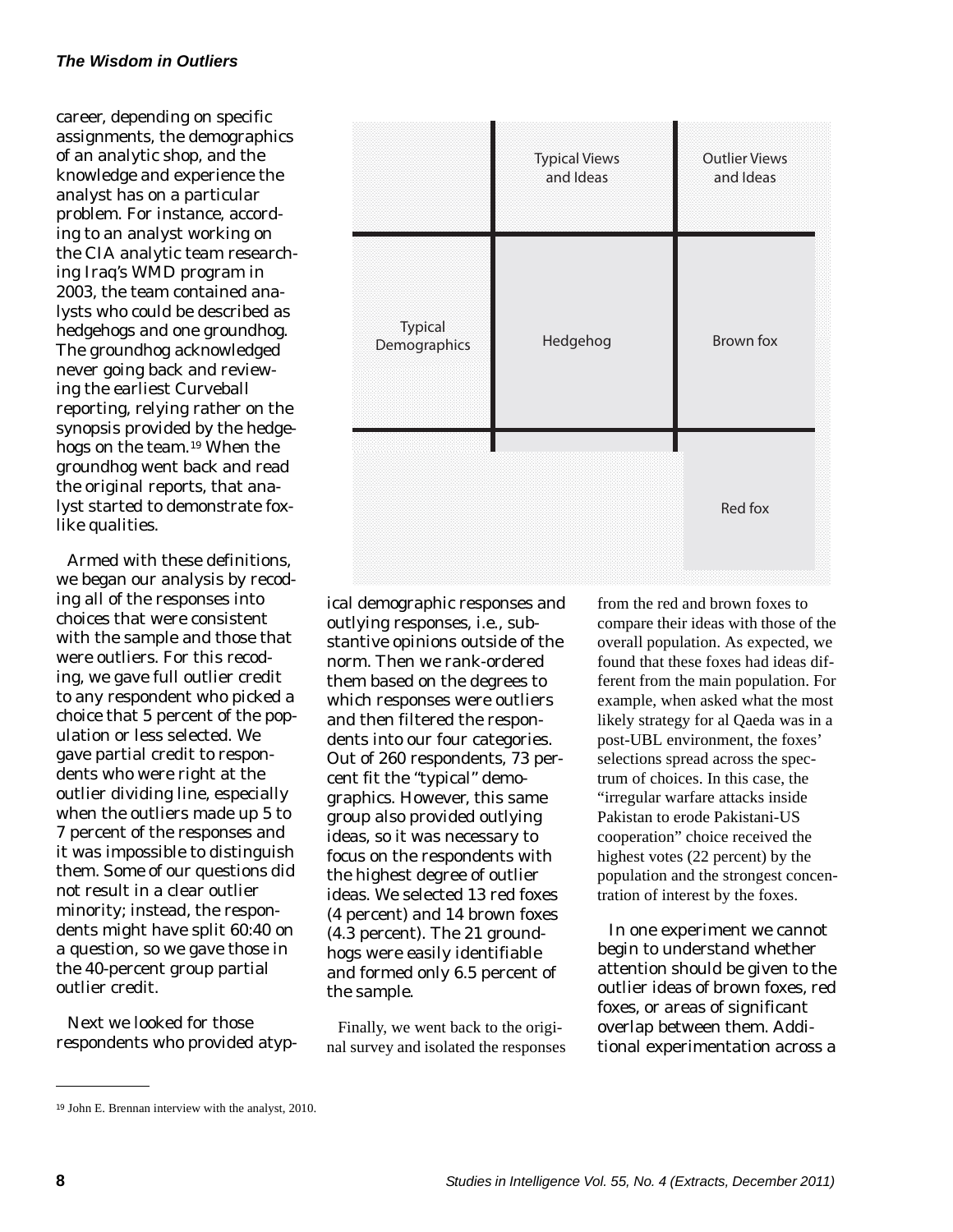number of scenarios inside and outside this setting (on the scale of Professor Tetlock's work) is required to determine if there is a definitive rule. Hopefully, crowdsourcing research, which is being sponsered by Intelligence Advanced Research Projects Activity, will shed more light on this question. Therefore, we will conclude our discussion of the experiment and move to suggest a potential application of the theory.

# *A Potential Application of the Theory*

Imagine back to the summer and fall of 2002. Intelligence analysts across the US government were assessing Saddam Hussein and Iraq's WMD capability. Most inside the government were convinced Saddam maintained and continued to develop a major capability representing an existential threat to the United States. Some outlying opinions from intelligence officers and analysts suggested that may not have been the case. However, those opinions were few and spread throughout the government. This dispersed, dissenting perspective ultimately proved true, but it was overwhelmed by the majority opinion, led by confident experts, hedgehogs.

Though the IC has several methods devoted to countering groupthink (e.g., analysis of competing hypotheses), it is still a human process, as we saw with Dr. Shiller's unwillingness to voice a strong opinion in the Federal Reserve

*Internal polling designed to identify outliers can provide a systematic method to analytically hedge against the potential for groupthink.* 

meetings, and it is subject to human frailties. These methods are applied according to the predilections of the individual managers and analytic teams involved. Few of these teams are likely able to pattern-match and repeat the process of their best peers. The level of rigor is no doubt subjective and variable.

Internal polling designed to identify outliers can provide a systematic method to analytically hedge against the potential for groupthink. If executed properly, analytic managers can consciously explore alternative perspectives from otherwise overlooked foxes. Survey populations that overlap between the at-large population and the professional population can have interesting results, especially if the outside population includes members from the intelligence target group, region, country, or acceptable proxies. These polls could serve as preludes to analyses of competing hypotheses, helping identify the alternatives analysts are still worried about.

Here is how the process might work.

- First, the organization would survey all relevant members on a particular topic.
- Second, an independent arbiter (perhaps an ombudsman) could identify and vet poten-

tial outliers and their alternative analyses.

- Third, a leader would evaluate the entire analytical portfolio on the issue queried and compare it with the results of the internal poll. In the case of WMD for example, the organizational leader might note that almost 100 percent of the organization's analytical horsepower is pursuing the hypothesis that Iraq sustains a massive WMD program. These results are compared with the internal poll results where 5 percent of respondents believe Saddam has no WMD capability.
- Fourth, the leader decides to make an analytical hedge based on the imbalance of resources committed to hypotheses. The leader decides to move a higher percentage of the organization's analytical effort from the majority hypothesis that Iraq had WMD and then dedicate these resources to exploring an alternative hypothesis; Iraq does not have WMD.
- Fifth, the leader empowers this alternative analytical group by staffing it with the very outliers that selected the alternative possibility during the internal poll (rather than staffing the endeavor with members of the majority opinion who are inherently primed to discount alternative perspectives.)<sup>20</sup> The leader must